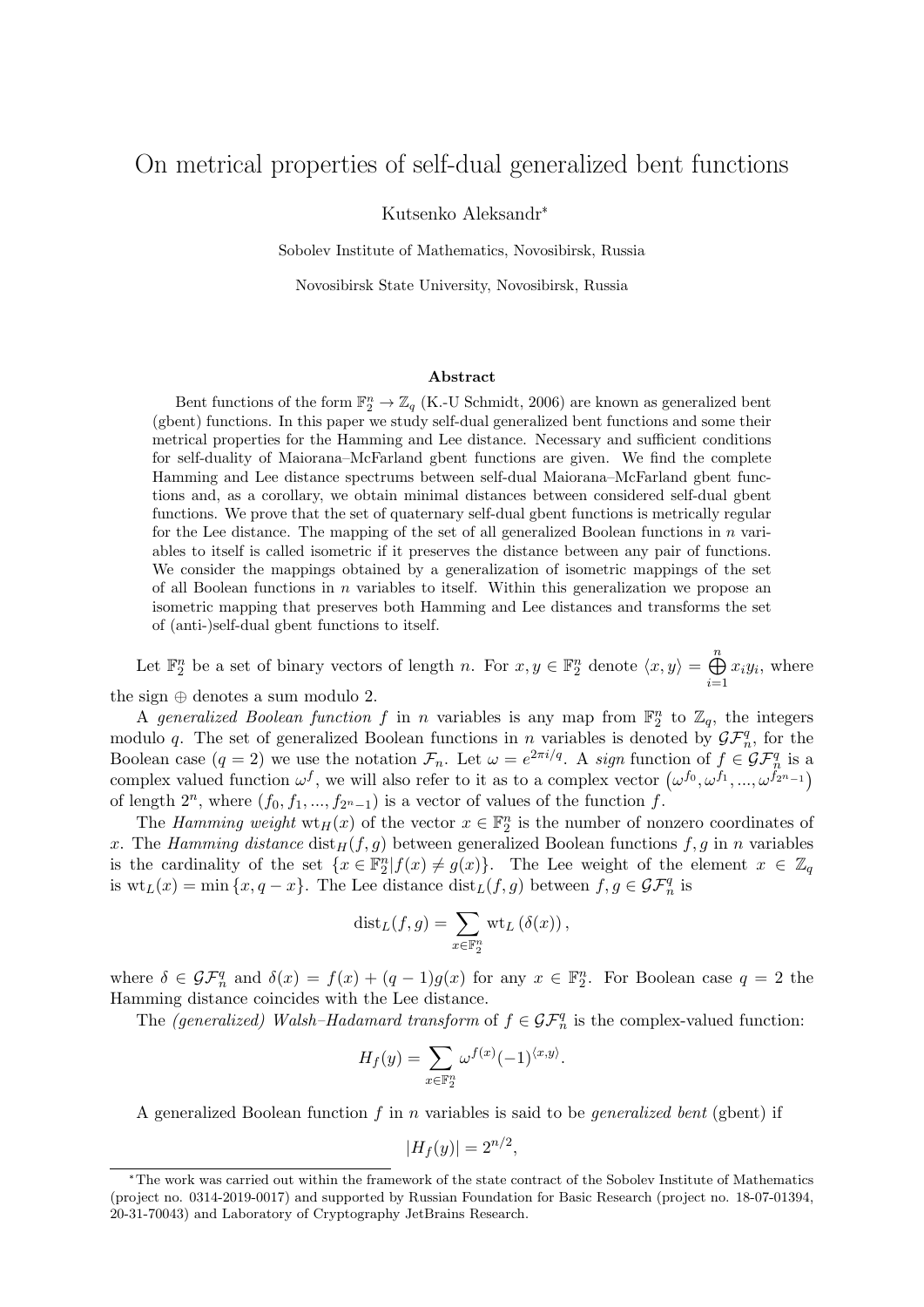for all  $y \in \mathbb{F}_2^n$  [\[9\]](#page-4-0). If there exists such  $\widetilde{f} \in \mathcal{GF}_n^q$  that  $\mathcal{H}_f(y) = \omega^{\widetilde{f}(y)} 2^{n/2}$  for any  $y \in \mathbb{F}_2^n$ , the gbent function f is said to be regular and f is called its dual. Note that f is generalized bent as well. A regular gbent function f in said to be *self-dual* if  $f = \tilde{f}$ , and anti-self-dual if  $f = \tilde{f} + \frac{q}{2}$  $\frac{q}{2}$ . Consequently, it is the case only for even  $q$ . So throughout this paper we assume that  $q$  is a natural even number.

A survey on different generalizations of bent functions can be found in [\[12\]](#page-4-1).

Denote, according to [\[3\]](#page-3-0), the orthogonal group of index n over the field  $\mathbb{F}_2$  as

$$
\mathcal{O}_n = \left\{ L \in GL\left(n, \mathbb{F}_2\right) | LL^T = I_n \right\},\
$$

where  $L^T$  denotes the transpose of L and  $I_n$  is an identical matrix of order n over the field  $\mathbb{F}_2$ . Bent functions in  $2k$  variables which have a representation

 $f(x, y) = \langle x, \pi(y) \rangle \oplus g(y),$ 

where  $x, y \in \mathbb{F}_2^k$ ,  $\pi : \mathbb{F}_2^k \to \mathbb{F}_2^k$  is a permutation and g is a Boolean function in k variables, form the well known Maiorana–McFarland class of bent functions. It is known [\[1\]](#page-3-1) that a dual of a Maiorana–McFarland bent function  $f(x, y)$  is equal to

$$
\widetilde{f}(x,y) = \langle \pi^{-1}(x), y \rangle \oplus g\left(\pi^{-1}(x)\right).
$$

A generalization of this construction for the case  $q = 4$  was given by Schmidt in [\[9\]](#page-4-0). In [\[11\]](#page-4-2) this construction was given for any even  $q$ , thus, forming the following construction

$$
f(x,y) = \frac{q}{2}\langle x, \pi(y)\rangle + g(y),
$$

where  $x, y \in \mathbb{F}_2^k$ ,  $\pi : \mathbb{F}_2^k \to \mathbb{F}_2^k$  is a permutation and g is a generalized Boolean function in k variables. Its dual is

$$
\widetilde{f}(x,y) = \frac{q}{2} \langle \pi^{-1}(x), y \rangle + g\left(\pi^{-1}(x)\right).
$$

In the article [\[2\]](#page-3-2) necessary and sufficient conditions of (anti-)self-duality of Maiorana–McFarland bent functions, were given. In [\[10\]](#page-4-3) quaternary self-dual Maiorana–McFarland bent functions were studied and necessary and sufficient conditions of self-duality were obtained for them.

In the current work we generalize these results for any even  $q$ . Denote the sets of self-dual and anti-self-dual generalized Maiorana–McFarland bent functions by  $SB^+_{\mathcal{GM}^q}(n)$  ( $SB^-_{\mathcal{GM}^q}(n)$ ). For the Boolean case  $(q = 2)$  we will use the notation  $SB^+_{\mathcal{M}}(n)$   $(B^-_{\mathcal{M}}(n))$ .

Theorem 0.1 A generalized Maiorana–McFarland bent function

$$
f(x, y) = \frac{q}{2} \langle x, \pi(y) \rangle + g(y), \ x, y \in \mathbb{F}_2^{n/2},
$$

is (anti-)self-dual bent if and only if for any  $y \in \mathbb{F}_2^{n/2}$ 2

$$
\pi(y) = L(y \oplus b), \quad g(y) = \frac{q}{2} \langle b, y \rangle + d,
$$

where  $L \in \mathcal{O}_{n/2}, b \in \mathbb{F}_2^{n/2}$  $\mathbb{Z}_2^{n/2}$ , wt (b) is even (odd),  $d \in \mathbb{Z}_q$ .

It follows that the number of such functions is a function of  $q$  and the cardinality of the orthogonal group.

Corollary 0.2 It holds

$$
\left| \text{SB}_{\mathcal{G}\mathcal{M}^q}^+(n) \right| = \left| \text{SB}_{\mathcal{G}\mathcal{M}^q}^-(n) \right| = q \cdot 2^{n/2-1} \left| \mathcal{O}_{n/2} \right|.
$$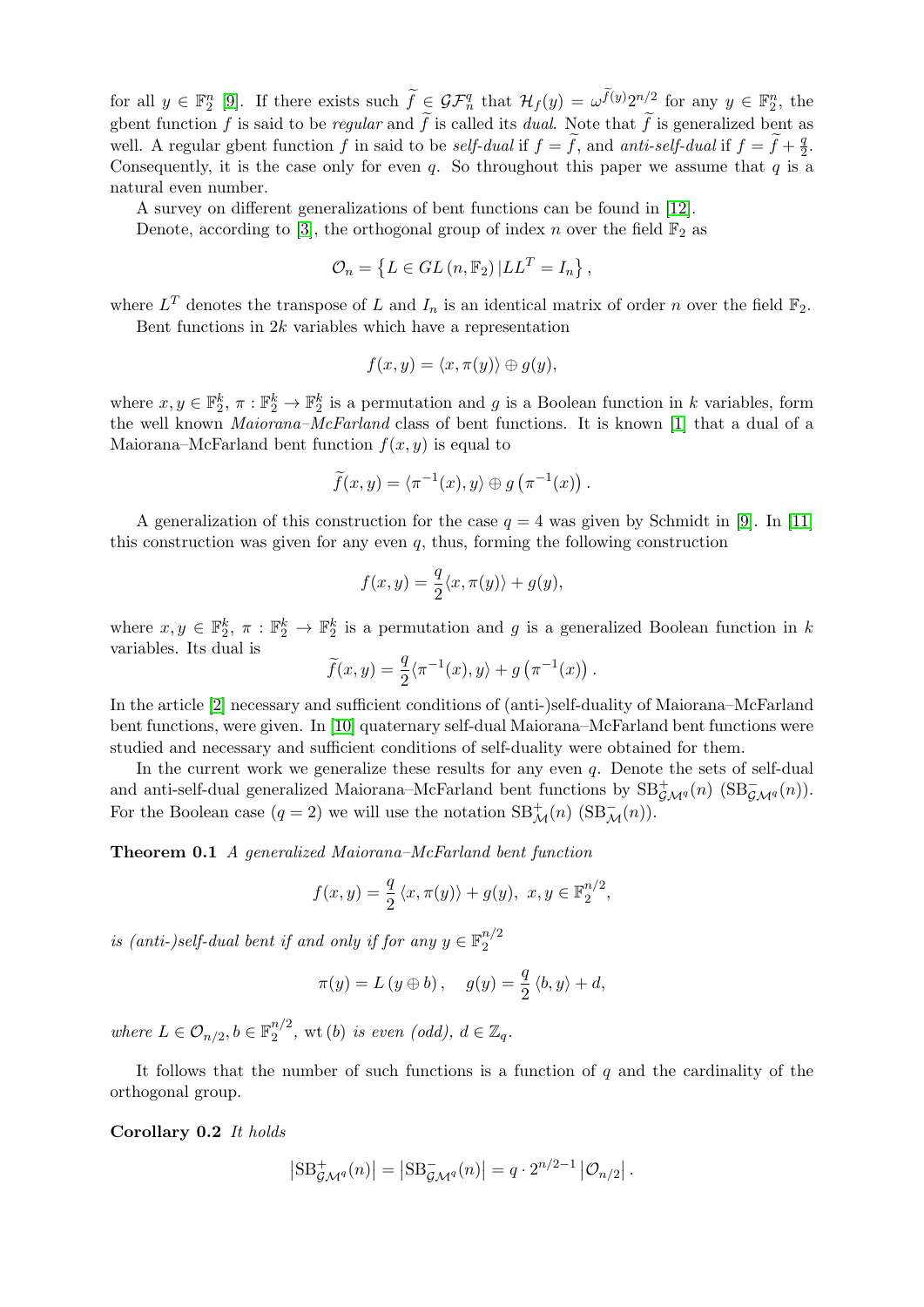In paper [\[4\]](#page-3-3) the possible Hamming distances between (anti-)self-dual Maiorana–McFarland bent functions for the Boolean case were studied and the complete Hamming distances spectrum was presented, namely it was shown that for  $f, g \in \text{SB}^+_{\mathcal{M}}(n) \cup \text{SB}^-_{\mathcal{M}}(n)$ , then

dist
$$
(f,g)
$$
  $\in \left\{2^{n-1}, 2^{n-1}\left(1 \pm \frac{1}{2^r}\right), r = 0, 1, ..., n/2 - 1\right\}.$ 

Moreover, it was shown that if either  $f, g \in SB_{\mathcal{M}}^+(n)$  or  $f, g \in SB_{\mathcal{M}}^-(n)$ , then all distances given above are attainable. If f is self-dual bent and g is anti-self-dual bent, then  $dist(f,g) = 2^{n-1}$ .

In the current work we generalize this result for any even  $q$  in both Hamming and Lee distances. Denote the mentioned spectrum for the Hamming distance by  $Sp_H(SB^+_{\mathcal{GM}^q}(n) \cup SB^-_{\mathcal{GM}^q}(n)),$ while for the Lee distance the notation  $Sp_L(SB^+_{\mathcal{G}M^q}(n) \cup SB^-_{\mathcal{G}M^q}(n))$  is used. The Hamming distance spectrum is described by the following

#### Theorem 0.3 It holds

$$
\operatorname{Sp}_{H}\left(\operatorname{SB}_{\mathcal{G}\mathcal{M}^{q}}^+(n)\cup\operatorname{SB}_{\mathcal{G}\mathcal{M}^{q}}^-(n)\right)=\left\{2^{n-1}\right\}\cup\bigcup_{r=0}^{n/2-1}\left\{2^{n-1}\left(1\pm\frac{1}{2^r}\right)\right\}.
$$

Moreover, all given distances are attainable.

The Lee distance spectrum is characterized by

### Theorem 0.4 It holds

$$
\mathrm{Sp}_{L}\left(\mathrm{SB}_{\mathcal{G}\mathcal{M}^{q}}^{+}(n)\cup \mathrm{SB}_{\mathcal{G}\mathcal{M}^{q}}^{-}(n)\right)=\left\{q\cdot 2^{n-2}\right\} \cup \bigcup_{w=0}^{q/2} \bigcup_{r=0}^{n/2-1} \left\{q\cdot 2^{n-2}\left(1\pm \frac{1}{2^{r}}\right) \mp w\cdot 2^{n-r}\right\}.
$$

Moreover, all given distances are attainable.

It is possible to derive the minimal distances from these spectrums.

Proposition 0.5 The minimal Lee distance between generalized (anti-)self-dual Maiorana–McFarland bent functions in n variables is equal to  $2^{n-3}q$ , while the minimal Hamming distance is  $2^{n-2}$ .

Recall that RM<sub>q</sub>  $(r, m)$  is the length  $2<sup>m</sup>$  linear code over  $\mathbb{Z}_q$  that is generated by the monomials of order at most r in variables  $x_1, x_2, ..., x_m$ , its minimal Lee distance is equal to  $2^{m-r}$  [\[8\]](#page-4-4). Hence for RM<sub>q</sub>  $(2, m)$  minimal Lee distance is equal to  $2^{n-2}$ . From the obtained results it follows that

Corollary 0.6 The minimal Lee distance  $2^{n-2}$  between quadratic (generalized) bent functions is attainable on (anti-)self-dual Maiorana–McFarland bent functions from  $\mathcal{GM}_n^q$  only for  $q=2$ while the minimal Hamming distance  $2^{n-2}$  is attainable on such functions for any even  $q \geqslant 2$ .

Let  $X \subseteq \mathbb{Z}_q^n$  be an arbitrary set and let  $y \in \mathbb{Z}_q^n$  be an arbitrary vector. Define the *distance* between y and X as  $dist(y, X) = \min_{x \in X} dist(y, x)$ . The maximal distance from the set X is

$$
\mathbf{d}(X) = \max_{y \in \mathbb{Z}_q^n} \text{dist}(y, X).
$$

In coding theory this number is also known as the *covering radius* of the set  $X$ . A vector  $z \in \mathbb{Z}_q^n$  is called *maximally distant* from the set X if dist( $z, X$ ) = d(X). The set of all maximally distant vectors from the set  $X$  is called the *metrical complement* of the set  $X$  and denoted by  $\widehat{X}$ . A set X is said to be *metrically regular* if  $\widehat{X} = X$ . A subset of Boolean functions is said to be metrically regular if the set of corresponding vectors of values is metrically regular [\[13\]](#page-4-5).

In paper [\[5\]](#page-3-4) it was proved that the set of Boolean self-dual bent functions is metrically regular within the Hamming distance. In current work we prove that within Lee distance this statement holds for the quaternary case  $q = 4$  as well.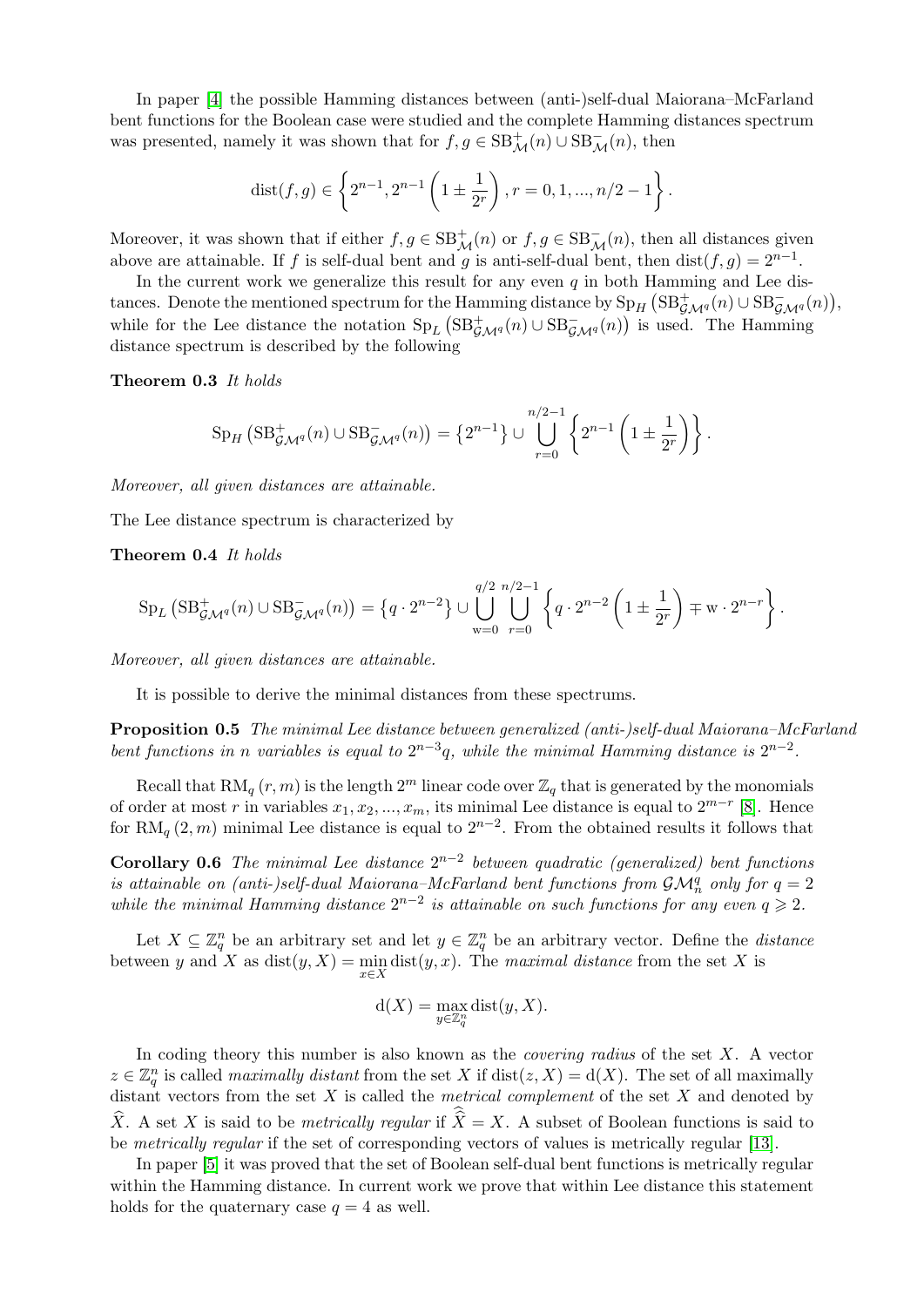Theorem 0.7 The sets of (anti-)self-dual generalized quaternary bent functions are metrically regular for the Lee distance.

A mapping  $\varphi$  of the set of all (generalized) Boolean functions in *n* variables to itself is called isometric if it preserves the distance between functions, that is,

$$
dist(\varphi(f), \varphi(g)) = dist(f, g)
$$

for any  $f, g \in \mathcal{GF}_n$ . From Markov's theorem (1956) [\[7\]](#page-3-5) it follows that the general form of isometric mappings of the set of all Boolean functions in  $n$  variables to itself is

$$
f(x) \longrightarrow f(\pi(x)) \oplus g(x),
$$

where  $\pi$  is a permutation on the set  $\mathbb{F}_2^n$  and  $g \in \mathcal{F}_n$  [\[7\]](#page-3-5). In [\[6\]](#page-3-6) all isometric mappings of the set of all Boolean functions in  $n$  variables to itself, that preserve (anti-)self-duality of a bent function were characterized.

In the current work we consider the mappings of the set of all generalized Boolean functions in  $n$  variables to itself, which have the form

$$
f(x) \longrightarrow f(\pi(x)) + g(x),
$$

where  $\pi$  is a permutation on the set  $\mathbb{F}_2^n$  and  $g \in \mathcal{GF}_n$ . It is clear that such mappings preserve both Hamming and Lee distances between generalized Boolean functions.

The following result provides the construction of isometric mappings that preserve both self-duality anti-self-duality of a gbent function.

Theorem 0.8 The isometric mapping of the set of all generalized Boolean functions in n variables to itself of the form

 $f(x) \longrightarrow f(\pi(x)) + q(x),$ 

with

$$
\pi(x) = L(x \oplus c), \quad g(x) = \frac{q}{2} \langle c, x \rangle + d,
$$

where  $L \in \mathcal{O}_n$ ,  $c \in \mathbb{F}_2^n$ , wt $(c)$  is even,  $d \in \mathbb{Z}_q$ , preserves (anti-)self-duality of a gbent function.

## References

- <span id="page-3-1"></span>[1] Carlet C. Boolean functions for cryptography and error correcting code. In: Crama Y., Hammer P.L. (eds.) Boolean Models and Methods in Mathematics, Computer Science, and Engineering. p. 257–397. Cambridge University Press, Cambridge (2010).
- <span id="page-3-2"></span>[2] Carlet C., Danielson L.E., Parker M.G., Solé. P., Self-dual bent functions. Int. J. Inform. Coding Theory, 1, 384–399 (2010).
- <span id="page-3-0"></span>[3] Janusz G.J., Parametrization of self-dual codes by orthogonal matrices, Finite Fields Appl., 13(3), 450–491 (2007).
- <span id="page-3-3"></span>[4] Kutsenko A.V., The Hamming Distance Spectrum Between Self-Dual Maiorana–McFarland Bent Functions, Journal of Applied and Industrial Mathematics, 12(1), 112–125 (2018).
- <span id="page-3-4"></span>[5] Kutsenko A., Metrical properties of self-dual bent functions, Des. Codes Cryptogr. 88, 201– 222 (2020).
- <span id="page-3-6"></span>[6] Kutsenko A., The group of automorphisms of the set of self-dual bent functions, Cryptogr. Commun. (2020). DOI: 10.1007/s12095-020-00438-y
- <span id="page-3-5"></span>[7] Markov A. A., On transformations without error propagation. In: Selected Works, Vol. II: Theory of Algorithms and Constructive Mathematics. Mathematical Logic. Informatics and Related Topics, p. 70–93, MTsNMO, Moscow (2003) [Russian].